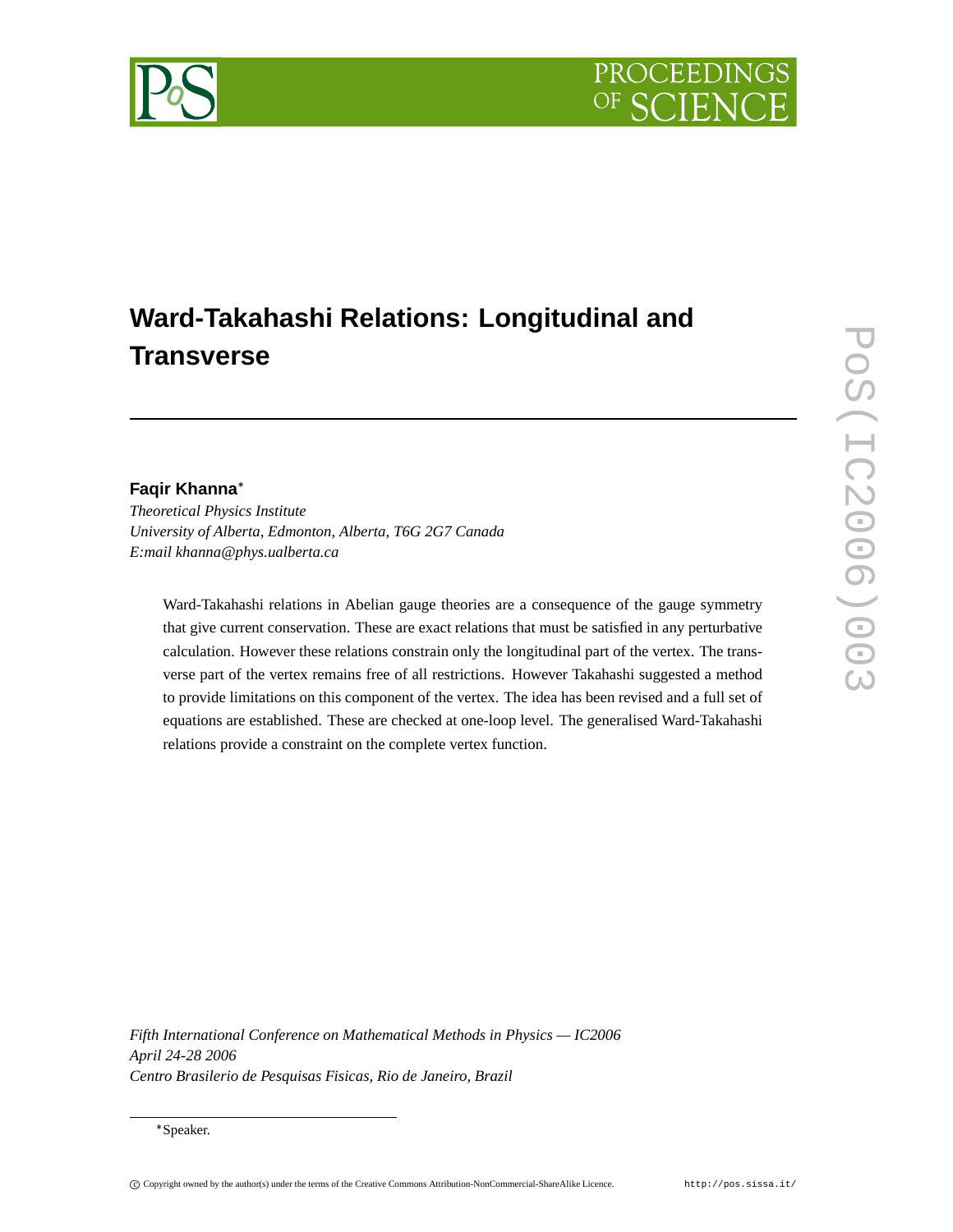Ward-Takahashi relations [1] provide exact relations between Green's functions or amplitudes. These relations are based on the fundamental symmetry of the system and thus play an important role in providing a consistent description in any perturbative approach. Some non-perturbative results can be deduced from these relations. For example the appearance of Nambu-Goldstone bosons [2] as a consequence of spontaneous symmetry breaking and a consistent theory of the spin and isospin excitations in an infinite nuclear system [3] can be formulated using the Ward-Takahashi relations (W-T). These relations are useful in finding possible solutions of Schwinger-Dyson equation [4].

The Schwinger-Dyson equations contain the full structure of the quantum field theory [4] and thus a solution provides a way to understand the full dynamics. However these equations couple n-particle Green's function to  $(n + 1)$ - particle Green's function, thus forming an infinite heirarchy of coupled equations. Truncation procedures [5, 6] have to be devised to find perturbative results at some level that often lead to solutions that either ignore the transverse part of the vertex function or do not satisfy the W-T relations. Zhang [7] has pointed out that the transverse part of the vertex may play a crucial role, for example, in determining the gluon propagator by using the Schwinger-Dyson equation. There have been several other attempts [8-10], to define the transverse part of the vertex function based on the Lorentz structure without taking into account the symmetry of the Lagrangian. The symmetry is the fundamental constraint. Takahashi [11] suggested a way to define the transverse part of the vertex function based on symmetry, thus providing a constraint on the transverse part of the vertex.

#### **1. Longitudinal Ward-Takahashi Relation.**

The usual Ward-Takahashi relations [12] are well-known for the vector and the axial-vector vertex function in momentum Space. One-body W-T relation for the vector vertex function, in QED, is

$$
q_{\mu}\Gamma_{\mu\alpha}(\kappa;\kappa+q;q) = -i[S_{F}^{-1}(\kappa)\tau_{\alpha} - \tau_{\alpha}S_{F}^{-1}(\kappa=q)] \qquad (1.1)
$$

where  $S_F(\rho)$  is the Feynmann propagator for a fermion,  $\tau_\alpha$  is the isosopin of the particle if it is a baryon and  $\Gamma_{\mu\alpha}$  is the three point vector vertex function. For electrons,  $\tau_{\alpha} = 1$  and the lable  $\alpha$  can be removed. This relation is a consequence of the conserved vector current (CVC) that follows as a consequence of gauge invariance and may be expressed as

$$
\partial_{\mu}J_{\mu\alpha}(x) = 0 \tag{1.2}
$$

or in momentum space

$$
q_{\mu}J_{\mu\alpha}(q) = 0 \tag{1.3}
$$

It is to be noted that in the limit  $q \to 0$ ,  $q_\mu J_{\mu\alpha} = 0$ .

The W-T relation may be extended to the case of partial conservation of axial current (PCAC)

$$
\partial_{\mu} J_{\mu\alpha}^{s} = \mu^{2} f_{\pi} \pi_{\alpha}(x) \tag{1.4}
$$

where  $\mu$  is the pion mass,  $f_{\pi}$  is the pion decay constant,  $\pi_{\alpha}$  is the pion field and  $J_{\mu\alpha}^{s}$  is the axialcurrent for baryon with isospin  $\alpha$ . PCAC leads to the W-T relation

$$
q_{\mu} \Gamma_{5\mu\alpha}(\kappa; \kappa q; q) = i\mu^2 f_{\pi} \Gamma_{\pi\beta}(\kappa, \kappa + q; q) \Delta_{\beta\alpha}(q)
$$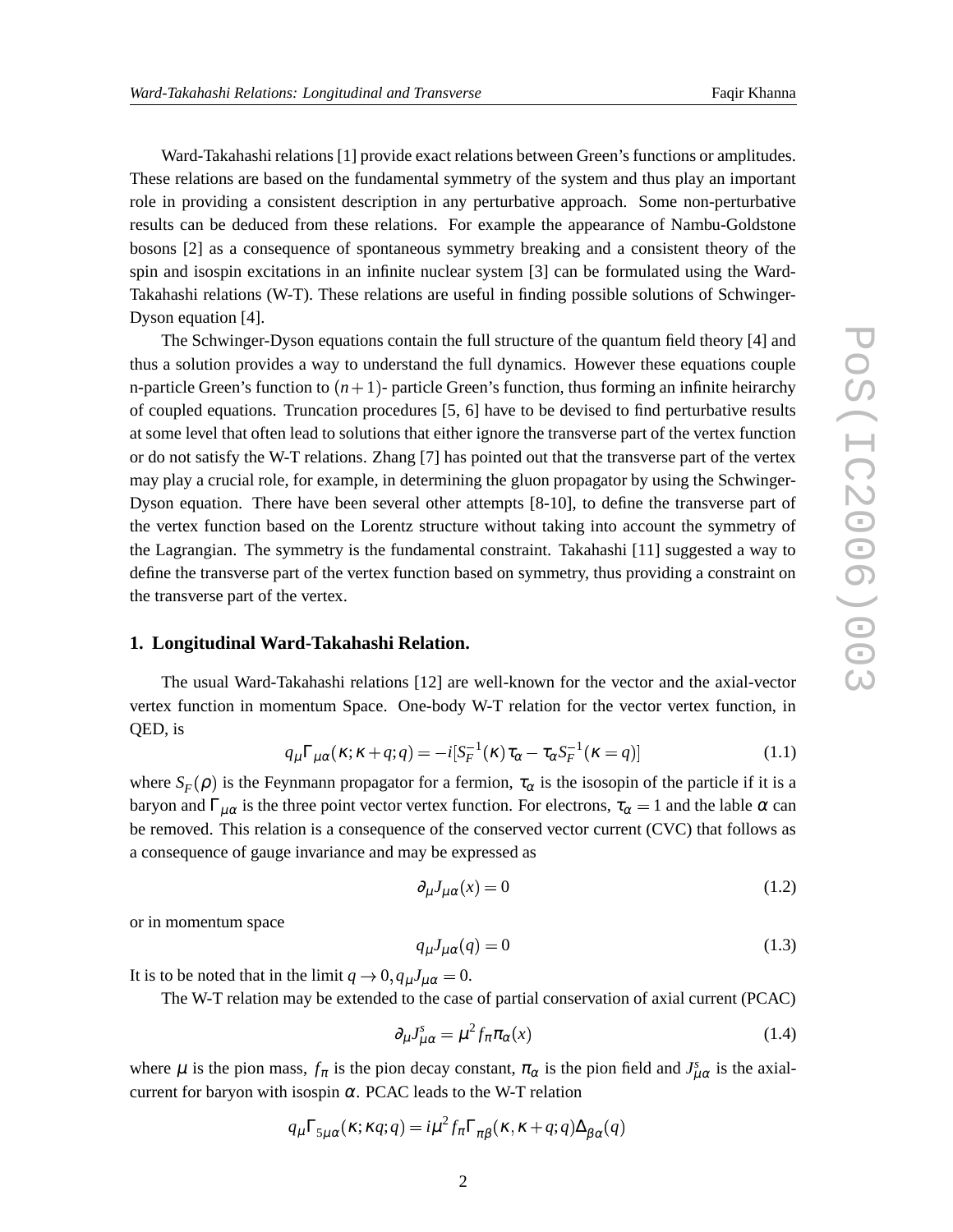$$
-i[S_F^{-1}(\kappa)\gamma_5\tau_\alpha+\tau_\alpha\gamma_5S_F^{-1}(\kappa+q)]\tag{1.5}
$$

where  $\Delta_{\beta\alpha}$  is the pion propagator,  $\Gamma_{5\mu\alpha}$  is the 3-point axial-vector vertex and  $\Gamma_{\pi\beta}$  is the 3-point pion vertex in momentum space. If there is an axial anamoly [13] an additional term is added to the right-hand side of Eq. (1.5)

The expression given in Eq.(1.1) and Eq.  $(1.5)$  give the consequences of CVC and PCAC respectively when there is one incoming and outging particle. For many-body systems, it is possible to extend these W-T relations for two-, three- ... and *n*-body systems. For PCAC, the weak vertex function is related to the pion vertex function. This W-T relation has found extensive use in one- and many-body systems. [14], in particular for  $\beta$ -decay. These relations have been used to show explicitly cancellation of meson-exchange current effects and higher order perturbation theory results.

#### **2. Transverse Ward-Takahashi Relations**

Takahashi [11] suggestd a way to find constraints on the transverse part of the vertex function. Basically it is related to the idea that if the divergence and curl of a vector are known, the vector is known exactly. The Longitudinal W-T relation is a consequence of the divergence of the current which is a result of the Gauge condition. Therefore we should consider the 4-curl of the current, initially for the electromagnetic current. This idea was pursued by He and Khanna [15]. In this paper the transverse W-T relation was derived in coordinate space and then a Fourier transform brought a neater form.

$$
iq^{\mu} \Gamma_{\nu}^{\nu}(p_1, p_2) - iq^{\nu} \Gamma_{\nu}^{\mu}(p_1, p_2)
$$
  
=  $S_F^{-1}(p_1)\sigma^{\mu\nu} + \sigma^{\mu\nu} S_F^{-1}(p_2) + 2m\Gamma_T^{\mu\nu}(p_1, p_2) + (p_{1\lambda} + p_{2\lambda})\epsilon^{\lambda\mu\nu\rho} \Gamma_{A\rho}(p_1, p_2)$  (2.1)

where  $q = p_1 - p_2, \Gamma_v^{\mu}, \Gamma_A^{\mu}$  and  $\Gamma_T^{\mu\nu}$  $T_T^{\mu\nu}$  are the 3-point vector, axial-vector and tensor vertex functions, respectively. This relation was shown to work at three tree level. However this relation failed at one-loop level due to the neglect of a higher order contribution that is essential at loop level.

This deficiency was corrected in a recent paper [16]. It is important to emphasize that the curl of the current is being calculated i.e.

$$
\partial_x^{\mu} < 0 \mid T(j^{\nu}(x)\Psi(x_1)\bar{\Psi}(x_2)) \mid 0 > -\partial_x^{\nu} < 0 \mid T(j^{\mu}(x)\Psi(x_1)\bar{\Psi}(x_2)) \mid 0 > \tag{2.2}
$$

A term involving Wilson line  $U_{\rho}(x,t,x) = P \exp[-ig \int_x^x dy^{\rho} A_{\rho}(y)]$  $\int_{x}^{x} dy^{\rho} A_{\rho}(y)$  was left out. This adds the following term in momentum space to the expression in Eq.(2.1).

$$
-\int \frac{d^4k}{(2\pi)^4} 2\kappa_\lambda \varepsilon^{\lambda\mu\nu\rho} \Gamma_{A\rho}(p_1, p_2; \kappa) \tag{2.3}
$$

where  $\kappa$  is the internal momentumof the gauge boson appearing in the Wilson line. This leads to higher order corrections to  $\Gamma_{A\rho}(p_1, p_2)$ . This expresion has been tested to one-loop order. The results agree with the perturbative calculations carried out earlier. The exact result has not been tested beyond one loop level but it will work to all orders.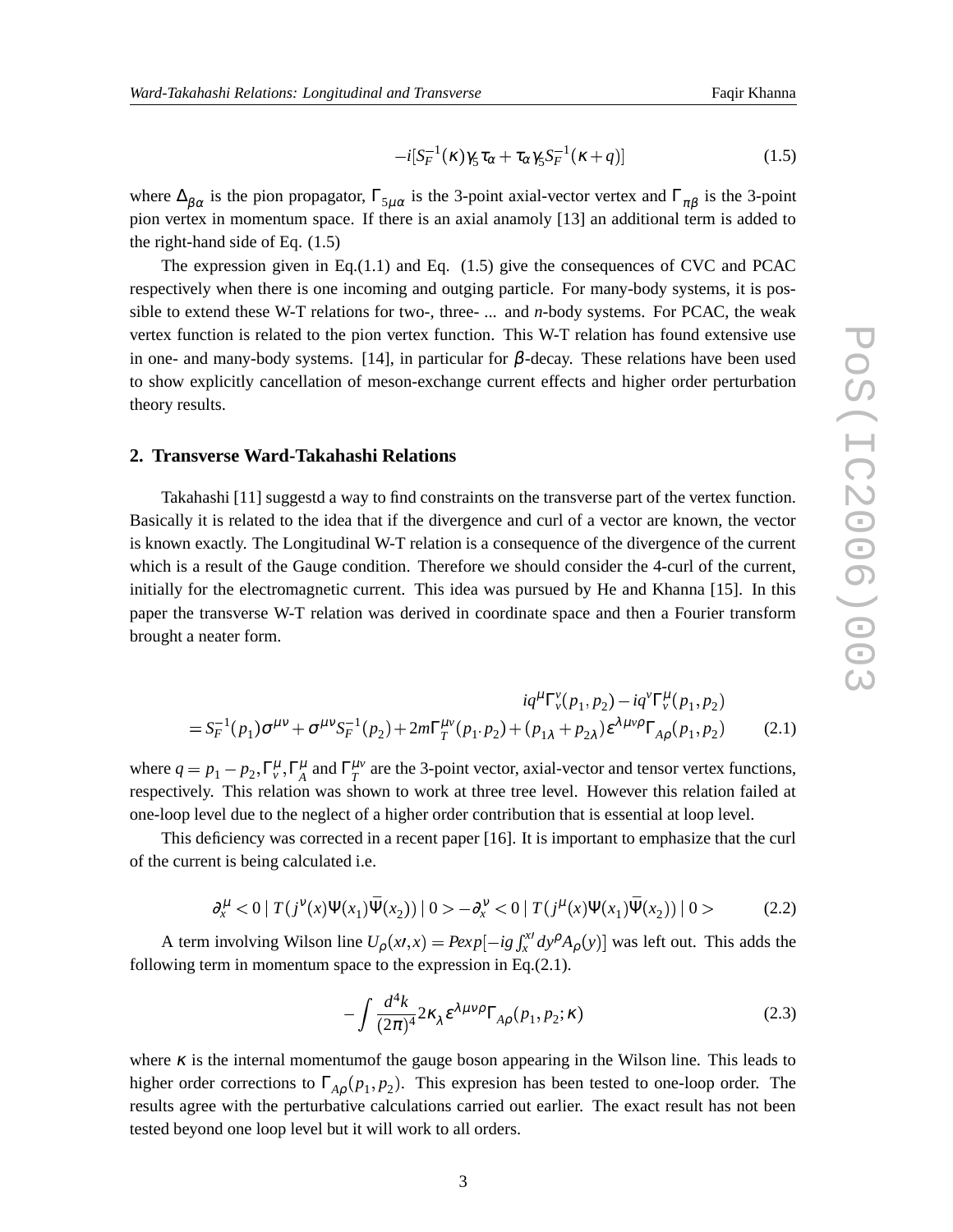Therefore we have now both the longitudinal and transverse part of the vertex and both are in a non-perturbative form and should be satisfied at any order of perturbation theory. It is to be emphasized that the transverse part not only satisfies the Lorentz structure but also the overall symmetry of the theory manifest in the Schwinger-Dyson equation. For further details the reader is referred to the original papers [15, 16].

#### **3. Full fermion-gauge-boson vertex**

To get the complete fermion-gauge-boson vertex, we put together the expression in Eq. (1.1) with Eq. (2.1) and Eq. (2.2) to get the result. Multiply Eq. (2.1) and Eq. (2.2) by  $iq<sub>v</sub>$  to get

$$
q_{\nu}q^{\nu}\Gamma_{\nu}^{\mu}(p_1, p_2) - q^{\mu}q_{\nu}\Gamma_{\nu}^{\nu}(p_1, p_2) = iq_{\nu}S_{F}^{-1}\sigma^{\mu\nu} + iq_{\nu}\sigma^{\mu\nu}S_{F}^{-1}
$$
  
+  $2miq_{\nu}\Gamma_{T}^{\mu\nu}(p_1, p_2) + iq_{\nu}(p_{1\lambda} + iq_{\nu}(p_{1\lambda} + p_{2\lambda})\epsilon^{\lambda\mu\nu\rho}\Gamma_{A\rho}(p_1, p_2)$   
-  $iq_{\nu}\int \frac{d^4\kappa}{(2\pi)^4} 2\kappa_{\lambda}\epsilon^{\lambda\mu\nu\rho}\Gamma_{A\rho}(p_1, p_2; \kappa)$ 

Now use Eq. (1.1) for  $q_\nu \Gamma_\nu^\nu$ , to get

$$
\Gamma_{\nu}^{\mu}(p_1, p_2) = \frac{1}{q^2} \left[ -iq^{\mu} (S_F^{-1}(p_1) - S_F^{-1}(p_2)) + iq_{\nu} S_F^{-1} \sigma^{\mu \nu} + iq_{\nu} \sigma^{\mu \nu} S_F^{-1} \right. \\
\left. + 2miq_{\nu} \Gamma_T^{\mu \nu} + iq_{\nu} (p_{1\lambda} + p_{2\lambda}) \varepsilon^{\lambda \mu \nu \rho} \Gamma_{A\rho} \right. \\
\left. - iq_{\nu} \int \frac{d^4 \kappa}{(2\pi)^4} 2\kappa_{\lambda} \varepsilon^{\lambda \mu \nu \rho} \Gamma_{A\rho} \right]
$$

This gives the full fermion-gauge-boson vector vertex. Similarly transverse components of the axial-vector, tensor and pseudo scalar vertex can be obtained. Then the full vertex can be written down.

It is to be noted that in the chiral limit i.e.  $m = 0$ , only the vector and the axial-vector vertices are coupled and thus these have to be calculated together in the non-chiral limit i.e.  $m \neq 0$ , all the vertex funcions are calculated simultaneously.

### **4. Conclusion**

We have derived the transverse vector fermion-gauge-boson vertex that allows us to write a complete vector vertex. The general use of these relations is stil not established.

The extension of these results to non-abelian gauge theories still needs to be considered. The fact that such a quantum field theory cannot be treated in a canonical approach may provide some difficulties. One has to work in the path integral approach. The corresponding W-T relations for non-abelian theories are much more difficult to obtain and are rather cumbersome to use.

It is important to note that W-T relations have been useful in finite temperature quantum field thories. They have played an important role in defining the Goldstone bosons arising from Spontaneous Symmetry breaking. It will be interesting to cast the results given above for the finite temperature theories.